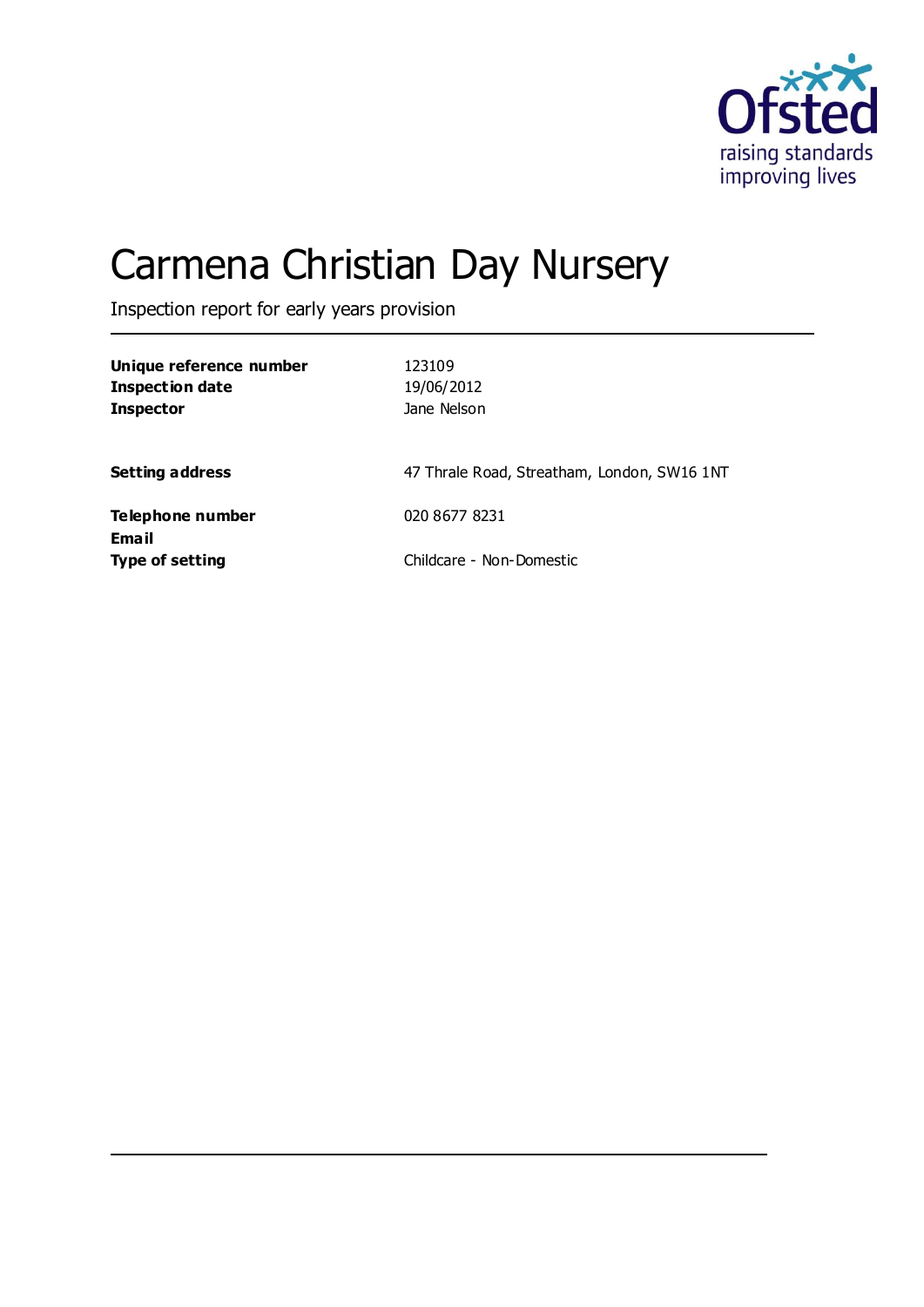The Office for Standards in Education, Children's Services and Skills (Ofsted) regulates and inspects to achieve excellence in the care of children and young people, and in education and skills for learners of all ages. It regulates and inspects childcare and children's social care, and inspects the Children and Family Court Advisory Support Service (Cafcass), schools, colleges, initial teacher training, work-based learning and skills training, adult and community learning, and education and training in prisons and other secure establishments. It assesses council children's services, and inspects services for looked after children, safeguarding and child protection.

If you would like a copy of this document in a different format, such as large print or Braille, please telephone 0300 123 1231, or email enquiries@ofsted.gov.uk.

You may copy all or parts of this document for non-commercial educational purposes, as long as you give details of the source and date of publication and do not alter the information in any way.

T: 0300 123 1231 Textphone: 0161 618 8524 E: enquiries@ofsted.gov.uk W: [www.ofsted.gov.uk](http://www.ofsted.gov.uk/)

© Crown copyright 2012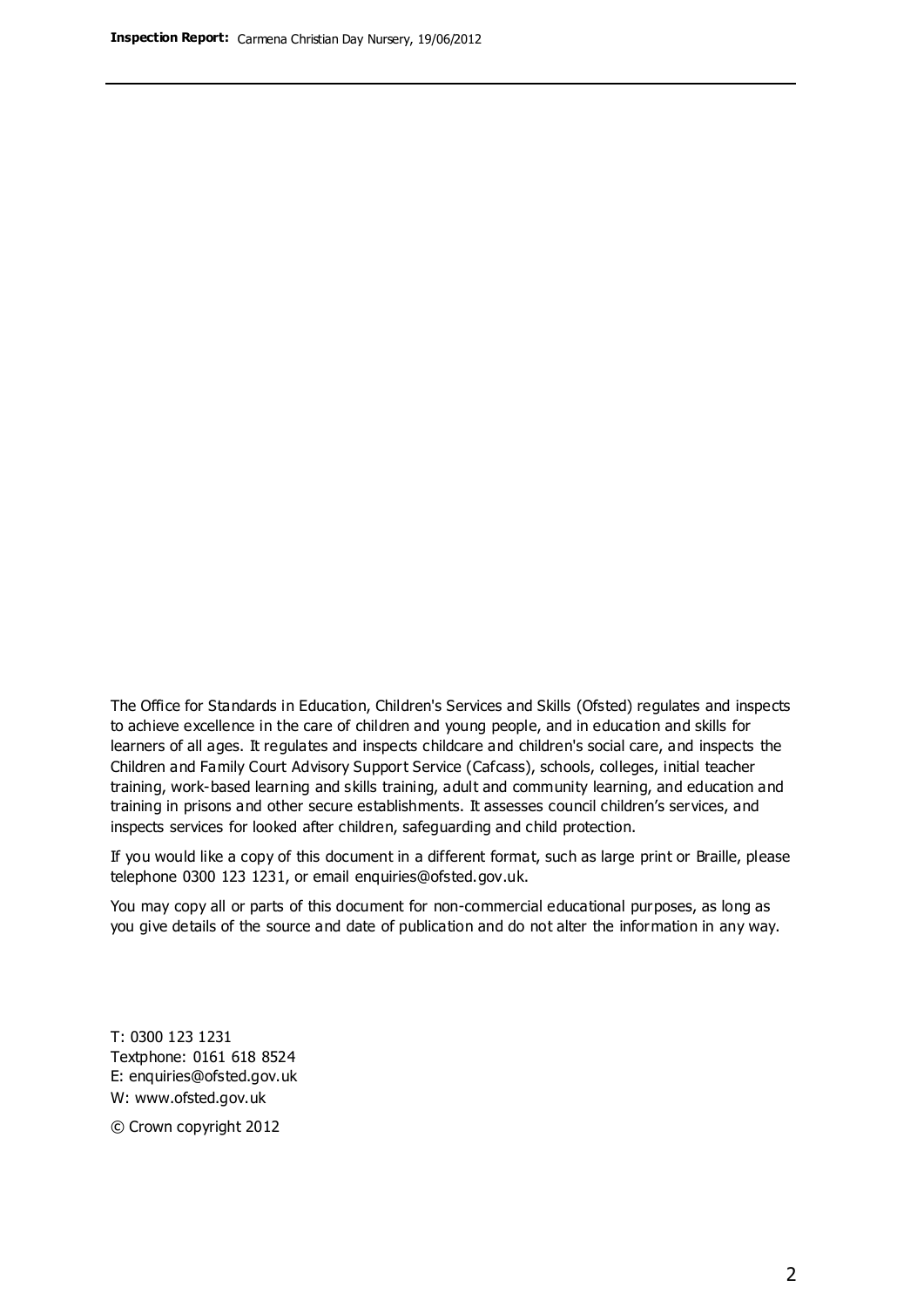# **Introduction**

This inspection was carried out by Ofsted under Sections 49 and 50 of the Childcare Act 2006 on the quality and standards of the registered early years provision. 'Early years provision' refers to provision regulated by Ofsted for children from birth to 31 August following their fifth birthday (the early years age group). The registered person must ensure that this provision complies with the statutory framework for children's learning, development and welfare, known as the *Early* Years Foundation Stage.

The provider must provide a copy of this report to all parents with children at the setting where reasonably practicable. The provider must provide a copy of the report to any other person who asks for one, but may charge a fee for this service (The Childcare (Inspection) Regulations 2008 regulations 9 and 10).

The setting also makes provision for children older than the early years age group which is registered on the voluntary and/or compulsory part(s) of the Childcare Register. This report does not include an evaluation of that provision, but a comment about compliance with the requirements of the Childcare Register is included in Annex B.

Please see our website for more information about each childcare provider. We publish inspection reports, conditions of registration and details of complaints we receive where we or the provider take action to meet the requirements of registration.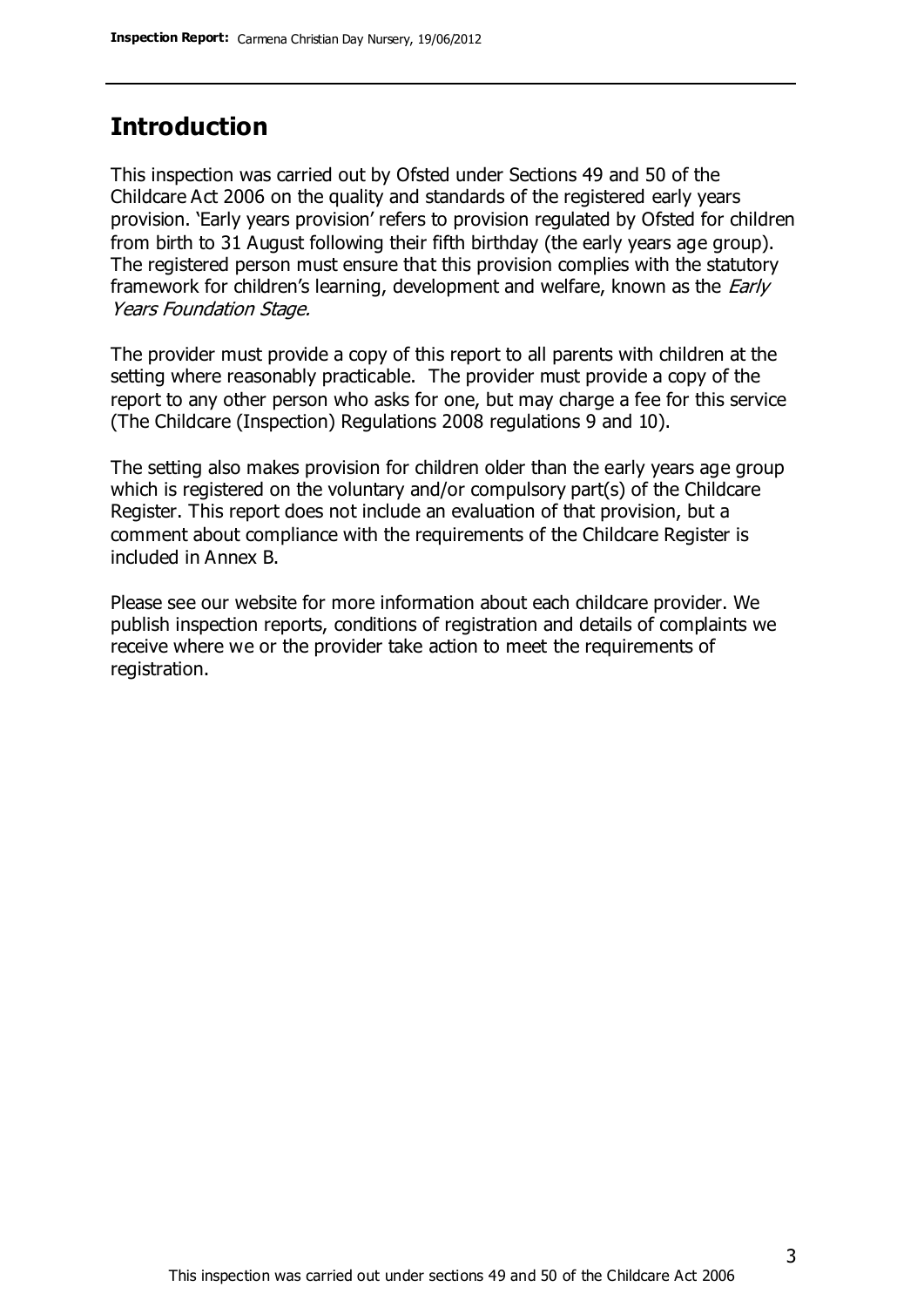# **Description of the setting**

Carmena Christian Day Nursery registered in 1990. It is run by an individual proprietor and operates from a house situated in Streatham, in the London Borough of Wandsworth. The premises comprises of four rooms on the ground and first floor of a house. There is an enclosed outdoor area that is used for outdoor play. There is level access to the premises and bathroom facilities are accessible on the ground floor.

The nursery is registered on the early years register to care for a maximum of 43 children in the early years age range. The nursery operates from 8.00am to 6.00pm Monday to Friday throughout the year, except for the usual bank holiday closures, and a week's closure at Christmas.

There are currently 64 children aged from nine months to under five years on roll. Of these, 31 children aged three and four years receive funding for early education. The nursery currently supports a number of children who speak English as an additional language. The nursery employs a team of 15 staff. Of these, 13 hold appropriate early years qualifications and two are working towards a qualification.

## **The overall effectiveness of the early years provision**

Overall the quality of the provision is satisfactory.

The nursery has a welcoming and caring atmosphere, created by management and staff. Children share affectionate interaction with staff, who plan and provide a range of activities they enjoy. As a result children's individual learning and development needs are supported appropriately. The nursery has begun the use of self evaluation, particularly reflecting on improvements they have made, demonstrating a sound commitment to ongoing improvement. However this is not yet consistently monitored. Therefore some aspects for ongoing future development, such as reviewing planning, the daily routine, and monitoring consistent implementation of all aspects of health and safety, are missed. Partnerships with parents are a particular strength of the nursery and result in good communication and contribute to the welcoming atmosphere.

## **What steps need to be taken to improve provision further?**

To further improve the early years provision the registered person should:

- develop understanding of the requirements of health and safety legislation (including hygiene requirements) with particular regard to nappy changing arrangements and keep staff informed and up to date
- develop the links between observations, assessment and planning to ensure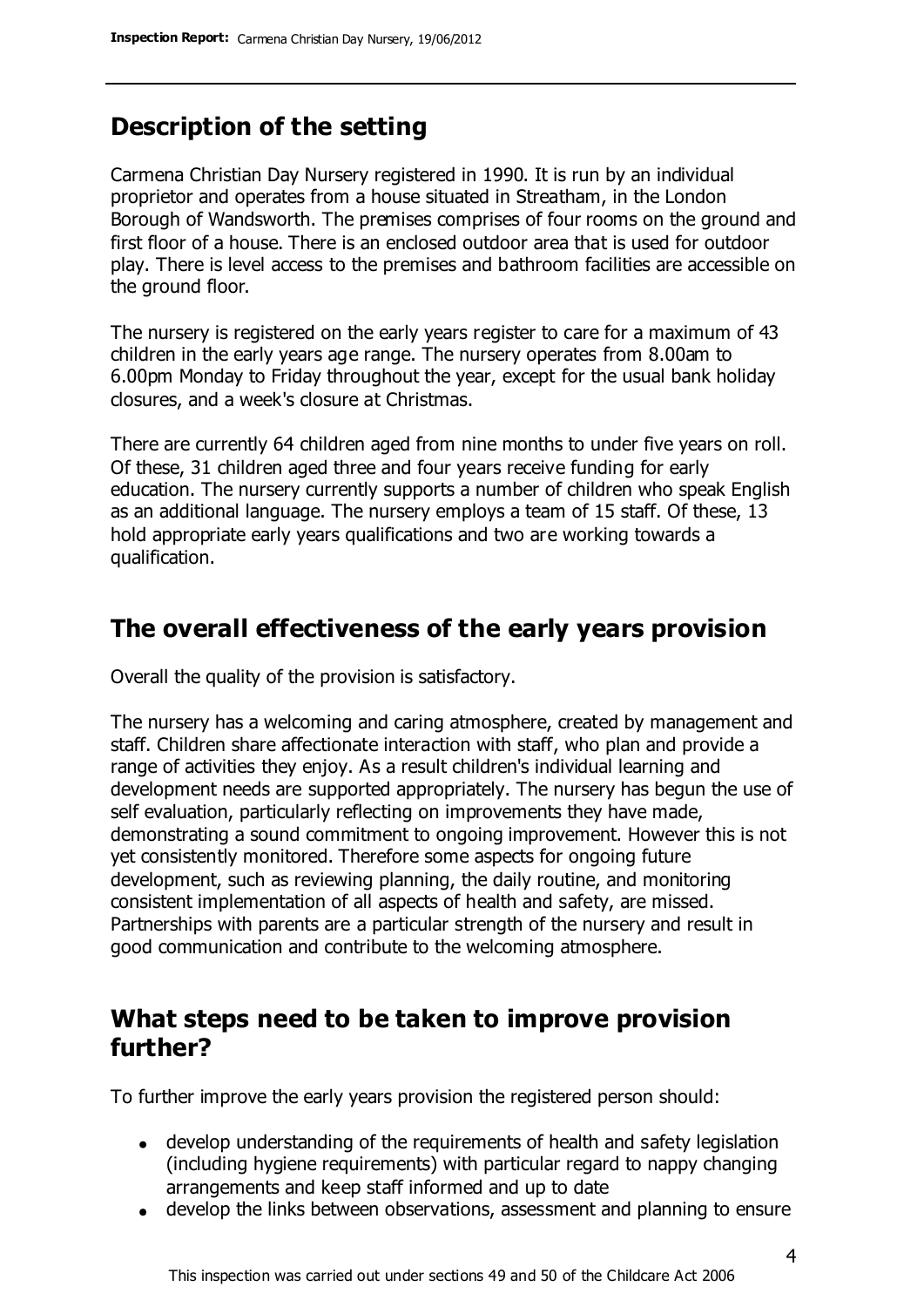the daily routine meets the needs of all children consistently, making full and effective use of the indoor and outdoor environments and giving time for children to pursue their learning without interruption

develop reflective practice and self-evaluation to identify the setting's strengths and priorities for development in partnership with parents and staff to improve the quality of provision for all children, and monitor and implement any areas for development.

# **The effectiveness of leadership and management of the early years provision**

The nursery uses risk assessments appropriately to monitor safety issues and maintains the required records. The staff team are aware of the procedures to follow relating to child protection, if concerns arise about a child's welfare or a colleague. Most staff have attended in house training relating to safeguarding. Appropriate recruitment procedures are implemented to establish staff are suitable to work with children. Generally health and safety procedures are implemented appropriately. However on occasion, staff do not implement procedures regarding food serving arrangements and the use of nappy changing areas consistently.

The nursery has a welcoming and caring atmosphere which reflects the management's ethos and supports children and their families. A varied range of age appropriate play resources and equipment are provided and many are easily accessible to children. Space is generally well organised inside, and children have time tabled access to a refurbished well equipped out door area. Staff plan and provide a range of activities and experiences that children enjoy and that support their individual learning and development appropriately. At times these include experiences that capture children's interest. For example, staff creatively use props to illustrate a nursery rhyme and babies thoroughly enjoy a tactile activity exploring custard in a tray with their hands. However, this level of engagement is not consistent during all aspects of the daily routine. For example, on occasion activities such as, singing or story reading, go on for too long, continuing after children's interest has waned.

The staff team are happy in their work and share affectionate and caring interaction with children. They use their knowledge and observations of children's development to focus planning, although this is not always implemented consistently. Some staff are more skilled at supporting older children's language development through asking open questions and promoting discussion. Staff supervise children well and encourage the taking of safe risks, particularly with younger children when they are using the outdoor area. Equality and diversity are promoted well in the nursery, valuing individual children and their families and supporting all children's understanding of the local and wider community.

The nursery has begun the use of self-evaluation and used this to reflect successfully on the progress made since their last inspection and improvements they have implemented. Appropriate use is made of resources, such as, in house training and seeking advice from the local authority. This demonstrates their sound commitment to ongoing improvement. However self-evaluation is not consistently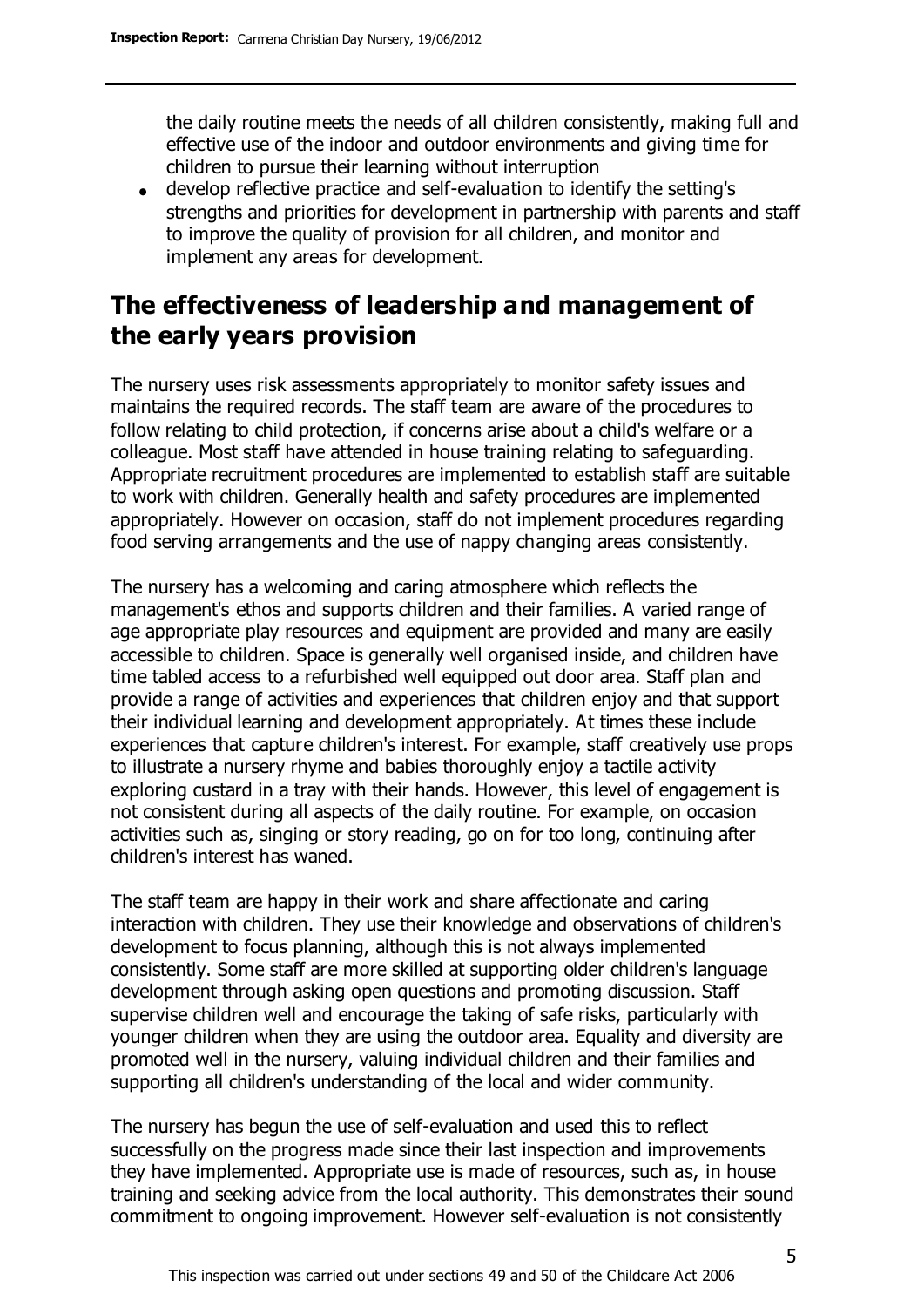monitored, resulting in some aspects being missed. For example reviewing how the links between observations, assessment and planning are used to ensure the needs of all children are met consistently. Also reviewing the daily routine and how the indoor and outdoor environments are used, to make sure all children can pursue their learning without interruption.

# **The quality and standards of the early years provision and outcomes for children**

Children enjoy their time at nursery and demonstrate they feel very safe and secure with staff. Children are developing a range of skills they will use in the future through the experiences and activities they share at nursery.

Children follow the planned nursery routine, and while this provides some security, there are occasions when this interrupts their play. For example, children needing to come inside when their planned time outside is finished and sitting at tables for longer than necessary as they wait for meal times. Although staff use this time for singing and reading stories, some children are not fully engaged and loose interest. Some activities such as the use of a real egg to illustrate a nursery rhyme and how this breaks, when it falls off a table, capture children's interest. However this level of engagement is not consistently sustained or extended throughout the nursery day.

Children develop a strong sense of belonging in the nursery. Emphasis is placed on building children's confidence; as a result many demonstrate age appropriate self confidence in aspects of their play and learning. Older children proudly show their photographs displayed on the wall and take pride in demonstrating the letters they can write. Babies show developing confidence in emerging walking and crawling. Younger children show confidence as they enjoy moving during an energetic Bangra dancing session, using their physical skills to balance and doing break dance movements. Children thoroughly enjoy their timed play sessions in the garden. They use various physical skills to move and manipulate equipment and utensils such as bikes and pouring containers. They learn about the natural world observing the insects flying and exploring different textures, such as, sand and dried leaves. Children problem solve as they fill and empty containers with sand and water and complete puzzles. Older children use numbers confidently in their play, talking about the number ten and writing the number.

Children generally behave well and show awareness of what is expected of them. Older children listen, respond to staff requests and are learning to share and take turns during activities such as ring games and sharing equipment. Younger children are developing these skills through their play and as they build friendships. Children's achievements are praised and valued, although, explanation for the praise and what they have done well are not always clear.

Children demonstrate a good awareness of their own safety. For example, babies and younger children are supported well by staff in gradually increasing their confidence. They explore and move safely around inside and on different surfaces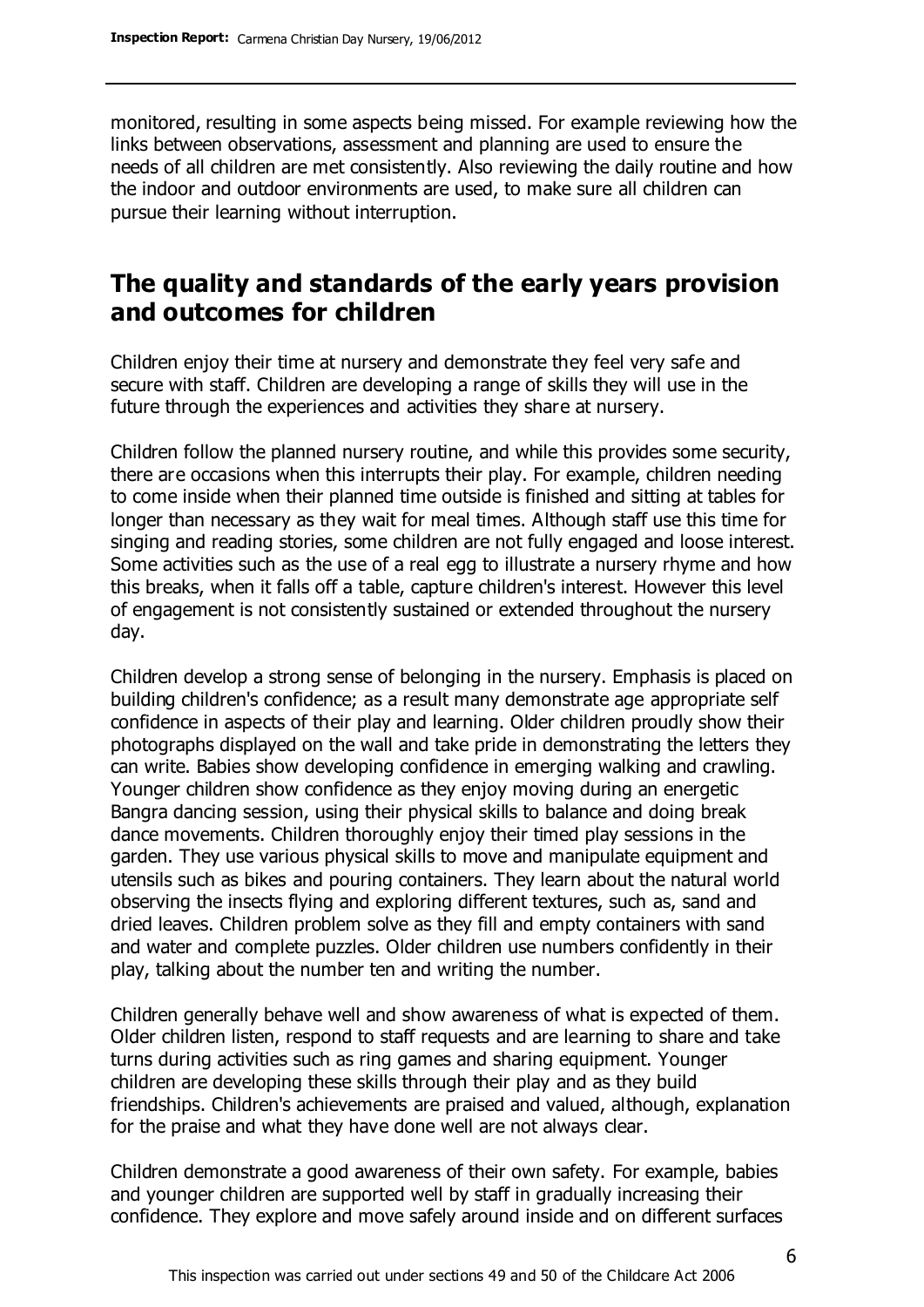and gradients in the garden. Children take pride in their achievement of getting to the top of the hill and running down the other side. Older children, move around carefully and use the stairs safely when going to and from the garden. Children follow practices that support their awareness of their own health and hygiene. For example, hand washing and cleaning their teeth, as part of the daily routine. Children enjoy healthy snacks of fresh fruit and their home cooked lunch of leek and potato pie. Babies' individual feeding and sleeping routines are followed, providing continuity and reassurance.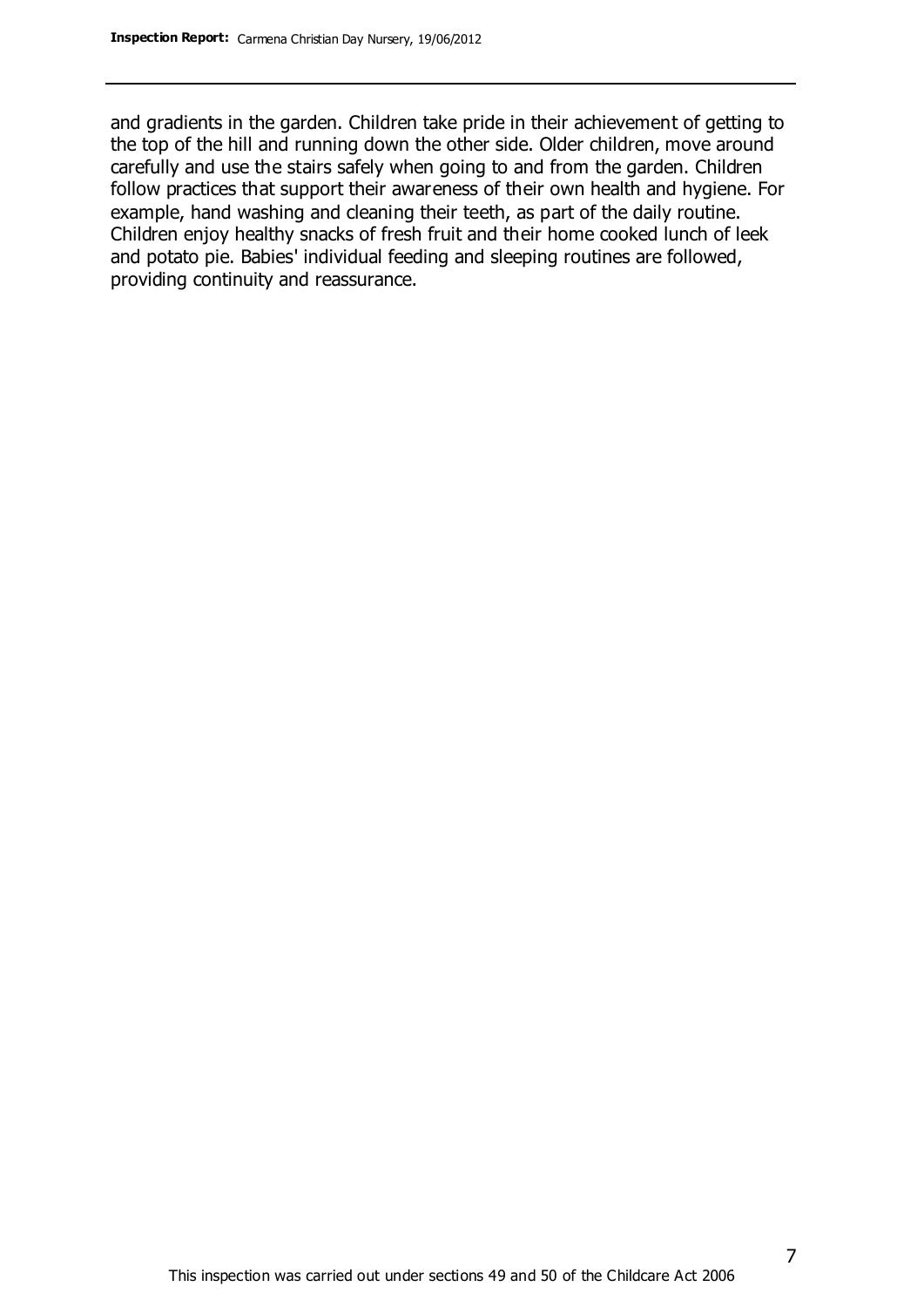# **Annex A: record of inspection judgements**

#### **The key inspection judgements and what they mean**

Grade 1 is Outstanding: this aspect of the provision is of exceptionally high quality Grade 2 is Good: this aspect of the provision is strong Grade 3 is Satisfactory: this aspect of the provision is sound Grade 4 is Inadequate: this aspect of the provision is not good enough

### **The overall effectiveness of the early years provision**

| How well does the setting meet the needs of the<br>children in the Early Years Foundation Stage? |  |
|--------------------------------------------------------------------------------------------------|--|
| The capacity of the provision to maintain continuous                                             |  |
| improvement                                                                                      |  |

### **The effectiveness of leadership and management of the early years provision**

| The effectiveness of leadership and management of the                                           |   |
|-------------------------------------------------------------------------------------------------|---|
| <b>Early Years Foundation Stage</b>                                                             |   |
| The effectiveness of leadership and management in embedding<br>ambition and driving improvement |   |
| The effectiveness with which the setting deploys resources                                      |   |
| The effectiveness with which the setting promotes equality and                                  |   |
| diversity                                                                                       |   |
| The effectiveness of safeguarding                                                               | 3 |
| The effectiveness of the setting's self-evaluation, including the                               | 3 |
| steps taken to promote improvement                                                              |   |
| The effectiveness of partnerships                                                               | 3 |
| The effectiveness of the setting's engagement with parents and                                  |   |
| carers                                                                                          |   |

## **The quality of the provision in the Early Years Foundation Stage**

The quality of the provision in the Early Years Foundation Stage  $\vert$  3

## **Outcomes for children in the Early Years Foundation Stage**

| <b>Outcomes for children in the Early Years Foundation</b>    |  |
|---------------------------------------------------------------|--|
| <b>Stage</b>                                                  |  |
| The extent to which children achieve and enjoy their learning |  |
| The extent to which children feel safe                        |  |
| The extent to which children adopt healthy lifestyles         |  |
| The extent to which children make a positive contribution     |  |
| The extent to which children develop skills for the future    |  |

Any complaints about the inspection or report should be made following the procedures set out in the guidance available from Ofsted's website: www.ofsted.gov.uk